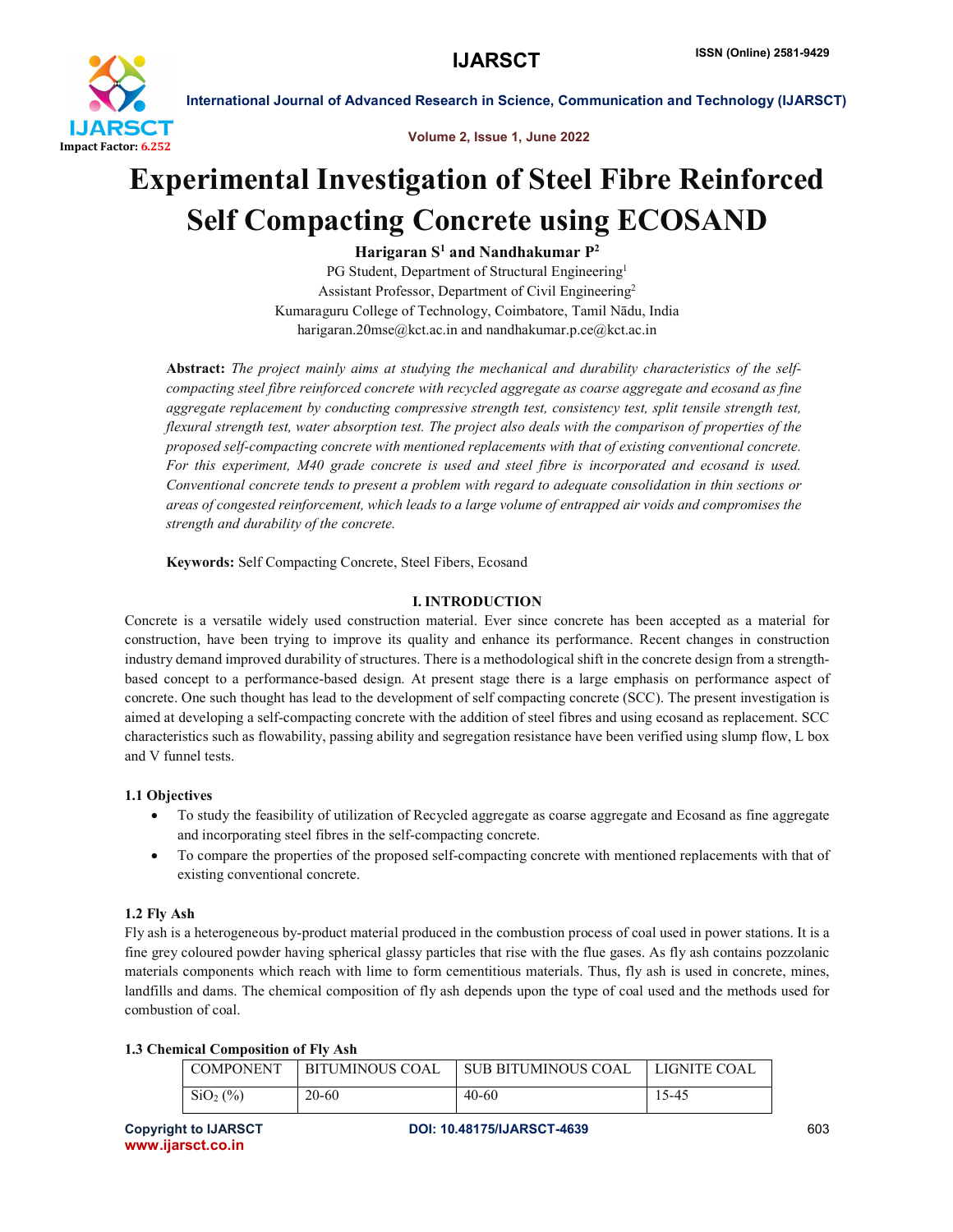

International Journal of Advanced Research in Science, Communication and Technology (IJARSCT)

#### Volume 2, Issue 1, June 2022

| $Al_2O_3(\%)$ | $5 - 35$ | $20 - 30$ | $20 - 25$ |
|---------------|----------|-----------|-----------|
| $Fe2O3(\%)$   | $10-40$  | $4 - 10$  | $4 - 15$  |
| CaO $(\% )$   | $1 - 12$ | $5 - 30$  | $15 - 40$ |
| LOI $(\% )$   | $0 - 15$ | $0 - 3$   | $0 - 5$   |

The properties of fly ash are as follows:

- Fineness: As per ASTM, the fineness of the fly ash is to be checked in both dry n wet sieving. The fly ash sample is sieved in 45 micron sieve and the percentage of retained on the 45 micron sieve is calculated. Further fineness is also measured by LeChatelier method and Blaine Specific Surface method.
- Specific Gravity: The specific gravity of fly ash ranges from a low value of 1.90 for a sub-bituminous ash to a high value of 2.96 for an iron-rich bituminous ash.
- Size and Shape: As the fly ash is a very fine material, the particle size ranges in between 10 to 100 micron. The shape of the fly ash is usually spherical glassy shaped.
- Colour: The colour of the fly ash depends upon the chemical and mineral constituents. Lime content in the fly ash gives tan and light colours where as brownish colour is imparted by the presence of iron content. A dark grey to black colour is typically attributed to an elevated unburned content.

### II. ECOSAND

The Ecosand was obtained from ACC cement factory, Madukarai, Coimbatore .Sample of ecosand is shown in Figure 4. Its physical properties were calculated by conducting various tests are shown in Appendix-1 and chemical properties are given in Table 4.7

#### 2.1 Physical Properties of Ecosand

| Constituent       | Composition              |
|-------------------|--------------------------|
| Fineness modulus  | 3.1                      |
| Specific gravity  | 2.35                     |
| Loose density     | $1460$ kg/m <sup>3</sup> |
| Compacted density | $1610$ kg/m <sup>3</sup> |
| Grading zone      | IV                       |

#### 2.2 Chemical Composition of Ecosand

| Constituent           | Composition $(\% )$ |
|-----------------------|---------------------|
| Silica $(SiO2)$       | 58-60               |
| Alumina $(Al_2O_3)$   | $2 - 3$             |
| Iron                  | $1 - 3$             |
| Magnesium oxide (MgO) | $0.4 - 1$           |
| Calcium oxide (CaO)   | $20 - 25$           |

### III. TEST

### Compressive Strength Test Compressive Strength

| <b>Type of specimen</b>            | Compressive strength after<br>$3 \text{ days}$ (N/mm <sup>2</sup> ) | Compressive<br>strength<br>after 7 days $(N/mm2)$ | Compressive strength<br>after 28 days $(N/mm2)$ |  |
|------------------------------------|---------------------------------------------------------------------|---------------------------------------------------|-------------------------------------------------|--|
| Control concrete Specimen1         | 12                                                                  | 22.12                                             | 28                                              |  |
| Without ecosand Specimen 1         |                                                                     | 26.5                                              | 30.0                                            |  |
| Specimen <sub>2</sub><br>(ecosand) | 11.8                                                                | 19.15                                             | 23.72                                           |  |

www.ijarsct.co.in